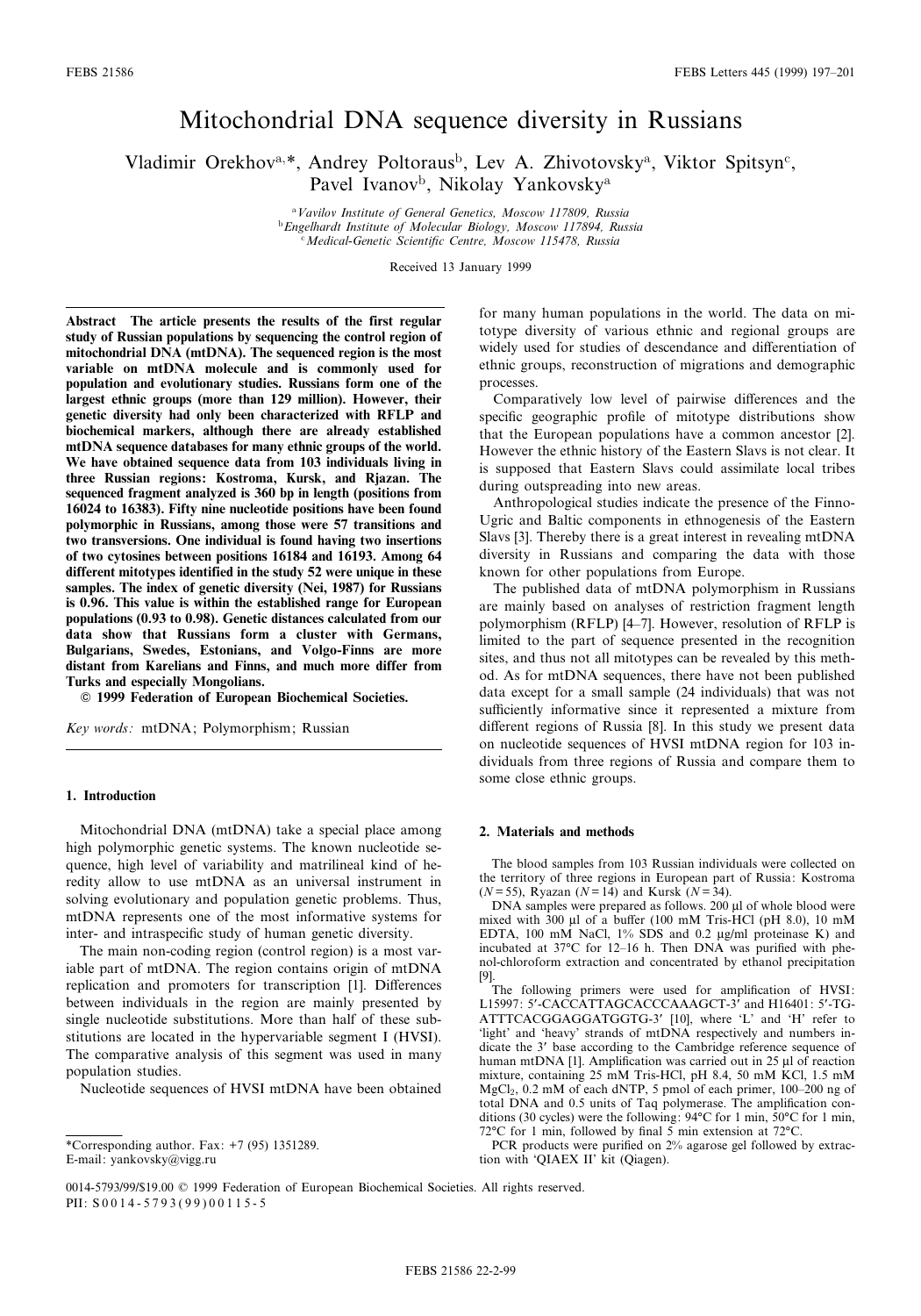|            | 5667889122234444566677888888891223333444566677889999990122245556<br>1396063446944578323426334569923341345389601608681234684105734562 |                   |
|------------|--------------------------------------------------------------------------------------------------------------------------------------|-------------------|
|            | $\mathbf{i}$<br>i                                                                                                                    |                   |
| and        | ATCCATTCTTGCTGCCGAAATCA-CCCT-CGCTTACATCTCCCCCCCTCCACCTTTCTCACCTT                                                                     | all               |
| 1.         |                                                                                                                                      | 17<br>1           |
| 2.<br>3.   |                                                                                                                                      | 1                 |
| 4.         |                                                                                                                                      | 6                 |
| 5.         |                                                                                                                                      | 1                 |
| 6.         |                                                                                                                                      | 1                 |
| 7.<br>8.   |                                                                                                                                      | 1<br>1            |
| 9.         |                                                                                                                                      | 1                 |
| 10.        |                                                                                                                                      | 1                 |
| 11.        |                                                                                                                                      | 1                 |
| 12.<br>13. |                                                                                                                                      | 1<br>1            |
| 14.        |                                                                                                                                      | 1                 |
| 15.        |                                                                                                                                      | 1                 |
| 16.        |                                                                                                                                      | 1                 |
| 17.        |                                                                                                                                      | 4                 |
| 18.<br>19. |                                                                                                                                      | 1<br>1            |
| 20.        |                                                                                                                                      | 1                 |
| 21.        |                                                                                                                                      | 1                 |
| 22.        |                                                                                                                                      | 1                 |
| 23.<br>24. |                                                                                                                                      | 2<br>1            |
| 25.        |                                                                                                                                      | 1                 |
| 26.        |                                                                                                                                      | 1                 |
| 27.        |                                                                                                                                      | 1                 |
| 28.        |                                                                                                                                      | 1                 |
| 29.<br>30. |                                                                                                                                      | 1<br>$\mathbf{1}$ |
| 31.        |                                                                                                                                      | 1                 |
| 32.        |                                                                                                                                      | $\mathbf{1}$      |
| 33.        |                                                                                                                                      | 1                 |
| 34.        |                                                                                                                                      | 1                 |
| 35.<br>36. |                                                                                                                                      | 1<br>3            |
| 37.        |                                                                                                                                      | 1                 |
| 38.        |                                                                                                                                      | 1                 |
| 39.        |                                                                                                                                      | 1                 |
| 40.        |                                                                                                                                      | 1                 |
| 41.<br>42. |                                                                                                                                      | 1<br>1            |
| 43.        |                                                                                                                                      | 1                 |
| 44.        |                                                                                                                                      | $\overline{c}$    |
| 45.        |                                                                                                                                      | $\mathbf{1}$      |
| 46.        |                                                                                                                                      | 1                 |
| 47.<br>48. |                                                                                                                                      | 1<br>1            |
| 49.        |                                                                                                                                      | 3                 |
| 50.        |                                                                                                                                      | 1                 |
| 51.        |                                                                                                                                      | 1                 |
| 52.        |                                                                                                                                      | 1                 |
| 53.<br>54. |                                                                                                                                      | 1<br>2            |
| 55.        |                                                                                                                                      | 1                 |
| 56.        |                                                                                                                                      | 6                 |
| 57.        |                                                                                                                                      | $\overline{c}$    |
| 58.        |                                                                                                                                      | 1<br>$\mathbf{1}$ |
| 59.<br>60. |                                                                                                                                      | 1                 |
| 61.        |                                                                                                                                      | 1                 |
| 62.        |                                                                                                                                      | 1                 |
| 63.        |                                                                                                                                      | 2                 |
| 64.        |                                                                                                                                      | 2<br>103          |
| Bcero      |                                                                                                                                      |                   |

Fig. 1. Identified types of HVSI mtDNA control region. Only variable sites are shown. Numbers of positions shown according Cambridge reference sequence of human mtDNA without prefix '16' [1].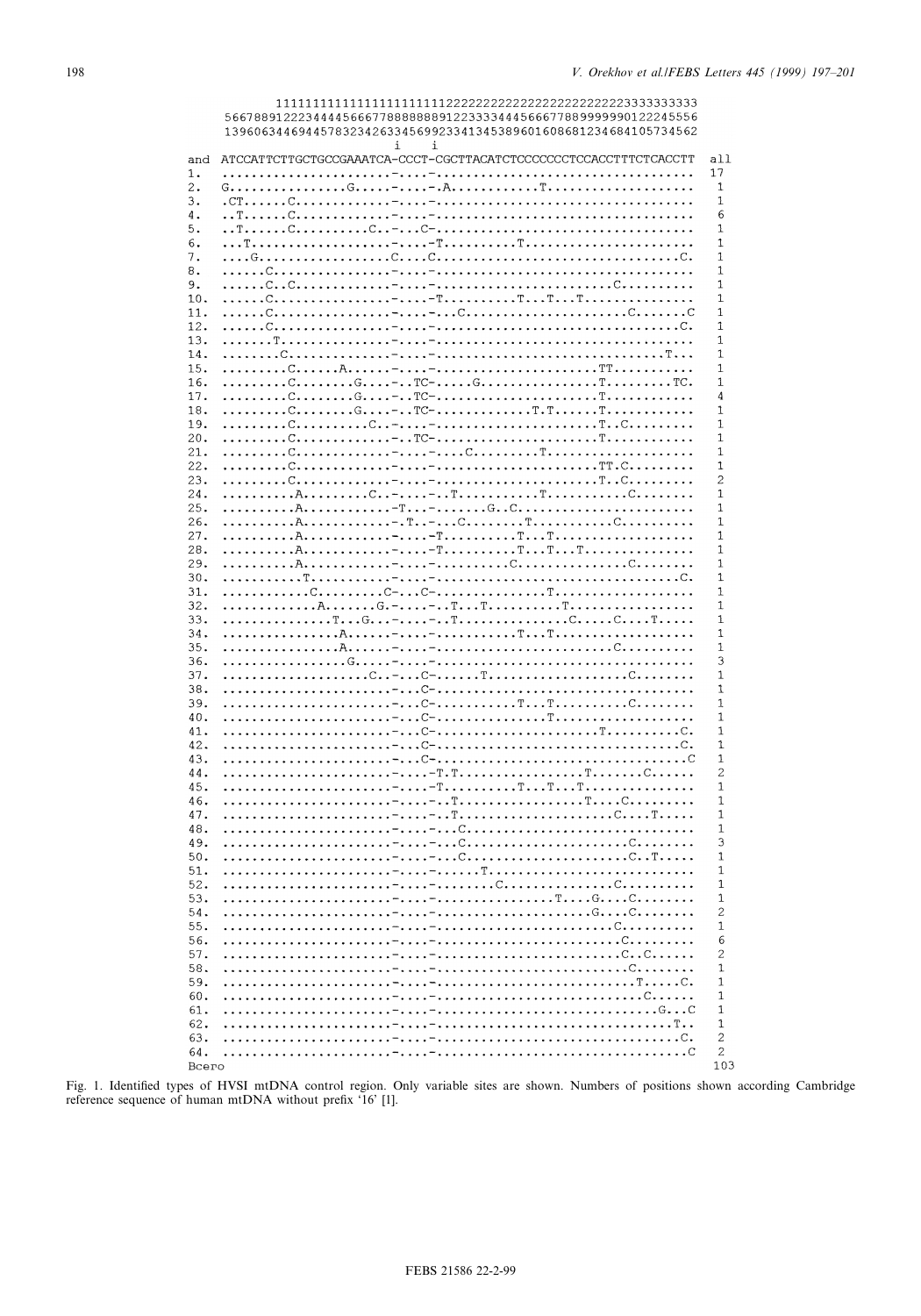Table 1 Haplogroup frequencies (%) calculated for Russians compared to the published data for Europe in whole (Richards, 1996)

| Haplogroup     | Russians | Europe |  |
|----------------|----------|--------|--|
|                | 54       | 62     |  |
| 2              | 20       | 20     |  |
| 2A             |          | 12     |  |
| 2B             | 12       |        |  |
| 3              |          |        |  |
| $\overline{4}$ |          |        |  |
| 5              |          |        |  |
| Other          | $\theta$ |        |  |

Sequencing of the purified PCR products was performed on Applied Biosystems 373A DNA sequencer using `ABI Prism' kit, containing FS polymerase, according to the manufacturer's protocol. L15997 oligonucleotide (see above) was used as the sequencing primer in most cases. In some cases (transition in position 16189) H16401 oligonucleotide (see above) was used as primer.

Published data for Bulgarians [11], Finns, Karelians, Volgo-Finns, Estonians, [12], North Germans, Swedes [13], Turks [11,14], and Mongolians [15] have been used in this study for comparison.

Mitotype diversity (*H*) can be estimated by  $H = (1 - \sum x^2)N/(N-1)$ [28], where  $x$  is the frequency of each mitotype and  $N$  the number of individuals, i.e. nucleotide sequences. The average pairwise difference, î, has been calculated on the base of all  $N(N-1)/2$  possible pairwise comparisons using software DNASP 2.2. The mean number of pairwise differences between all possible pair sequences  $(D_i)$ , see below) may be used as a different measure of genetic diversity within a population [10,16].

Genetic distances between populations were estimated as  $D = D_{ij} - (D_i + D_j)/2$ , where  $D_i$  (D<sub>j</sub>) is the within population diversity, the average value of pairwise differences between sequences drawn from population i (j), and  $D_{ij}$  is the between population diversity, the average of pairwise differences between sequences drawn from each population i and j. The dendrogram was constructed using UP-GMA algorithm with SYSTAT program.

#### 3. Results

Nucleotide sequences of HVSI (16024-16383) were obtained for 103 Russians individuals. Among 360 sites of the sequenced segment, 59 were found to be polymorphic. Of the variable sites, 57 nucleotide substitutions were transitions. Transversions were observed at two sites. The estimated transition:transversion ratio was 29:1, this agrees with other data obtained for humans [10]. Interestingly, one individual had insertion of two cytosines in region 16184–16193; the length polymorphism in this region has been already described earlier [17].

Sixty four different mitotypes have been identified among the 103 individuals. Fifty two of them (81%) were unique (Fig. 1). The latter value corresponds well to that for European

Table 2 Genetic distances between Russians (from our data) and some other populations

| Ethnic group      | Genetic distance with Russians |  |  |  |  |
|-------------------|--------------------------------|--|--|--|--|
| Swedes            | $-0.00006$                     |  |  |  |  |
| Estonians         | $-0.00005$                     |  |  |  |  |
| Volgo-Finns       | $-0.00003$                     |  |  |  |  |
| <b>Bulgarians</b> | $-0.00003$                     |  |  |  |  |
| Germans           | 0.00003                        |  |  |  |  |
| Karelians         | 0.00005                        |  |  |  |  |
| Finns             | 0.00010                        |  |  |  |  |
| Turks             | 0.00122                        |  |  |  |  |
| Mongolians        | 0.00221                        |  |  |  |  |



Fig. 2. Distribution of pairwise nucleotide differences for Russians and Mongols.

populations, 77% (Richards, 1996). The most frequent mitotype (16.5%) for the studied region of mtDNA was the Cambridge reference sequence [1]; in most European populations this mitotype has close frequencies [2].

In the previous article Richards et al. [2] offered classification of European mitotypes using the reduced median network. This classification is based on pooling mitotypes in five major lineage groups. In the examined group of Russians, the haplogroups de¢ned by Richards et al. [2] occurred with frequencies close to those obtained for Europeans (Table 1).

Three mitotypes of Russian samples were previously shown to be presented in Mongolian populations. Mitotypes 33 and 47 belong to Mongoloid haplogroup C [19] and occurred in different Mongoloid populations [18,15]. Mitotype 26 was not found in Mongoloid populations; however, it probably originated from a Mongoloid mitotype because it contains substitutions similar to those for Mongolian mitotypes; at the same time it substantially differs from European mitotypes. The presence of these mitotypes in the examined Russian samples might indicate the (direct or indirect) influence of Mongoloid populations on the ethnogenesis of Russians.

The ethnospecific mitotypes were also found in Finno-Ugric populations [12]. These mitotypes have transitions in positions 16144, 16189, 16270 compared to the Cambridge reference sequence and have different frequencies in different Finno-Ugric populations. For example, in Finns this combination of transitions occurs with frequency 2%, in Karelians with frequency 6%. In other populations of the world this motif was not found. The analyzed group of Russians contains one 'Finno-Ugric' mitotype (mitotype 31). This confirms anthropological data about the contribution of Finno-Ugric populations in the ethnogenesis of Eastern Slavs [3].



Fig. 3. UPGMA tree, built on a base of obtained genetic distances. The length of branches corresponds to genetic distance value.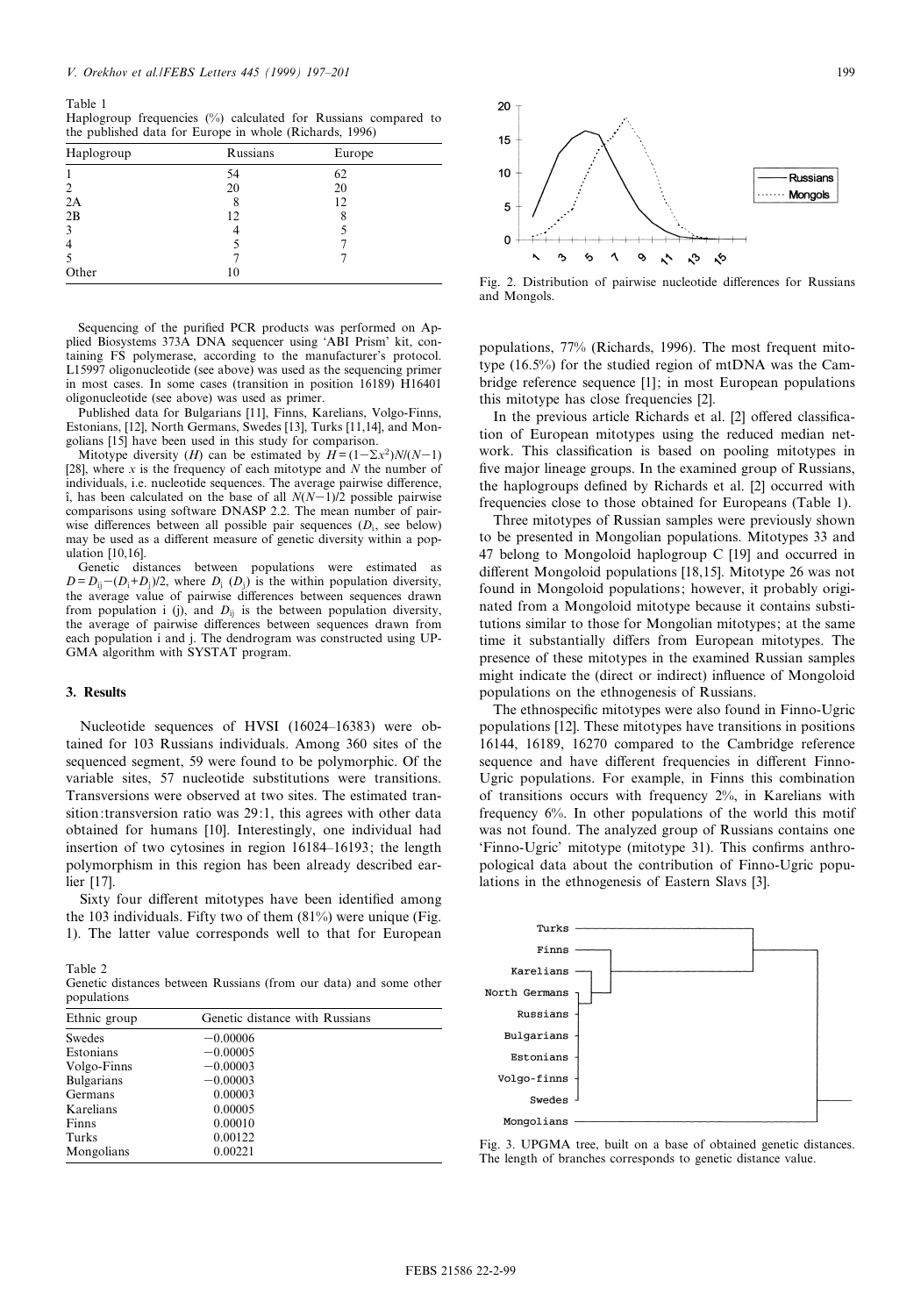| Restriction site frequencies of control region HVSI for Russians from different regions of Russia compared with Europeans in whole |  |  |  |  |  |  |
|------------------------------------------------------------------------------------------------------------------------------------|--|--|--|--|--|--|
|                                                                                                                                    |  |  |  |  |  |  |

| Enzyme       | Restriction site<br>position and<br>polymorphism type | Eastern Slavs<br>of Magadan city [6]<br>$(N=71)$ | Russians of<br>center and south of<br>Russia [5] $(N = 122)$ | Russians of<br>Siberia [7]<br>$(N=126)$ | Old Believers<br>of Siberia [7]<br>$(N=130)$ | Europe<br>[2,27]<br>$(N = 520)$ | Our data<br>$(N=103)$ |
|--------------|-------------------------------------------------------|--------------------------------------------------|--------------------------------------------------------------|-----------------------------------------|----------------------------------------------|---------------------------------|-----------------------|
| <b>EcoRV</b> | $(+)16274$                                            | 14.1(10)                                         | 8.9(11)                                                      | 6.4(8)                                  | 6.9(9)                                       | 1.9(10)                         | 1.0(1)                |
| HaeIII       | $(+)16254$                                            | 0.0(0)                                           | 0.8(1)                                                       | 1.6(2)                                  | 0.0(0)                                       | 2.9(15)                         | 0.0(0)                |
| KpnI         | $(-)16129$                                            | 7.0(5)                                           | 14.8(18)                                                     | 10.3(13)                                | 12.2(16)                                     | 4.8(25)                         | 5.7(6)                |
| RsaI         | $(-)16126$                                            | 32.4(23)                                         |                                                              | 7.9(10)                                 | 16.8(22)                                     | 20.2(105)                       | 21.2(22)              |
|              | $(-)16156$                                            | 0.0(0)                                           | 1.6(2)                                                       | 0.0(0)                                  | 0.0(0)                                       | 0.4(2)                          | 0.0(0)                |
|              | $(-)16208$                                            | 0.0(0)                                           | 2.5(3)                                                       | 1.6(2)                                  | 0.8(1)                                       | 0.4(2)                          | 0.0(0)                |
|              | $(-)16303$                                            | 12.7(9)                                          | 10.6(13)                                                     | 10.3(13)                                | 6.9(9)                                       | 5.6(29)                         | 12.5(13)              |
|              | $(-)16311$                                            | 12.7(9)                                          |                                                              | 7.2(9)                                  | 14.3(19)                                     | 12.9(67)                        | 12.5(13)              |
| Sau3AI       | (+)16145                                              | 1.4(1)                                           | 0.0(0)                                                       |                                         |                                              |                                 | 0.0(0)                |
|              | $(+)16215$                                            | 0.0(0)                                           | 3.3(4)                                                       |                                         |                                              |                                 | 0.0(0)                |

Mitotype diversity in the total sample of 103 individuals occurred to be 0.96, which is within the range for European populations (from 0.93 to 0.98 [2]). Another measure of population diversity, the mean value of nucleotide differences, calculated for all Russian individuals was 4.27 and is also within the range for Europeans [2].

The distribution of pairwise differences for different populations can be different and reflects some specific ancient demographic processes in these populations [20^22]. It is theoretically proven that a unimodal distribution of pairwise differences occurs in a population that had exponential growth periods in its demographic history. If a population had constant size over long time the distribution is expected to be multimodal [23]. This distribution in the analyzed Russian samples is unimodal (Fig. 2) and indicates the presence of population growth in the preceding history. It should be noted that the distribution found previously for Eastern Slavs was bimodal [24]. However, that sample was rather small (18 individuals) and such a bimodality could not be significant; additionally, it was collected in Magadan city among migrants from quite different regions of Russia [24] and thus was a mixture of possibly different distributions. The unimodal distribution is common for most European populations. This might be related with their active population growth in the upper paleolith [20]. Since the modal value of pairwise differences correlates with the duration of exponential population growth [20], it can be drawn from data that Mongolians started to grow much earlier than Russians (Fig. 2).

For estimating the genetic position of Russians among other ethnic groups of Europe and Asia genetic distances between Russians and some other populations have been calculated (Table 2) and interpreted by constructing a dendrogram (Fig. 3). The estimated genetic distances between Russians and most European populations were insignificant except for Karelians and Finns; the latter occurs to be genetically distinct from other Europeans [12].

A different way of data analysis is the use of frequencies of restriction sites. They have been calculated on the base of nucleotide sequences obtained and then compared with previously published data for Russians and Europeans [5^7]. The data (Table 3) show a tendency to heterogeneity among European populations for polymorphic restriction site  $(-)16126$ RsaI. Interestingly, there is a significant heterogeneity among Russian populations at this site  $(\chi^2 = 12.1 \text{ with } d.f. = 7)$ . Therefore there exist some differences between Russian regions in mtDNA pools.

## 4. Conclusion

According to the above mtDNA diversity analysis, Russians of the Eastern-European plain are close to the European ethnic groups; the same conclusion was obtained by using biochemical markers [25,26]. Additionally, our analysis shows some influence of Finno-Ugric ethnic group on the Russian mitochondrial pool. Our data also show that Russian populations are heterogeneous, this corresponds to anthropological data [2]. Further mtDNA analysis of samples from other regions of Russia is needed to understand the genetic structure of Russian populations.

Acknowledgements: The research was supported by a grant from Russian Foundation For Basic Research  $(H 98-04-48740)$  and a grant from Russian National Human Genome Program (# 39/98). We are thankful to Irina A. Lebedeva for help in experimental work, and to Prof T.I. Alekseeva for useful discussion of the paper.

### References

- [1] Anderson, S., Bankier, A.T. and Barrel, B.G. et al. (1981) Nature 290, 457-465.
- [2] Richards, M., Corte-Real, H. and Forster, P. et al. (1996) Am. J. Hum. Genet. 59, 185-203.
- Alexeeva, T.I. (1973) Ethnogenesis of Eastern Slavs.
- [4] Lemza, S.V. and Sokolova, O.V. (1992) Genetika 28, (5) 136^ 140.
- [5] Petrischev, V.N. and Kutueva, A.B. (1993) Genetika 29, (8) 1382^1390.
- [6] Derenko, M.V. and Maliarchuk, B.A. (1996) Genetika 32, (6) 815^821.
- [7] Kazakovtseva, M.A., Voevoda, M.I., Babenko, V.N. and Osipova, L.P. (1998) Genetika 34, (4) 544^550.
- [8] Maliarchuk, B.A., Derenko, M.V. and Solovenchuk, L.L. (1995) Genetika 31, (6) 846-851.
- [9] Maniatis, T., Fritsch, E.F. and Sambrook, J. (1982) Molecular Cloning: A Laboratory Manual, Cold Spring Harbor Laboratory Press, Cold Spring Harbor, NY.
- [10] Ward, R.H., Frazier, B.L., Dew, K. and Paabo, S. (1991) Proc. Natl. Acad. Sci. USA 88, 8720-8724.
- [11] Calafell, F., Underhill, P. and Tolun, A. et al. (1996) Ann. Hum. Genet. 60, 35-49.
- [12] Sajantila, A., Lahermo, P. and Anttinen, T. et al. (1995) Genome Res. 5, 42^52.
- [13] Richards, M., Forster, P. and Tetzner, S. et al. (1995) Odens Suppl. 12, 141–163.
- [14] Comas, D., Calafell, F. and Mateu, E. et al. (1996) Mol. Biol. Evol. 13, 1067-1077.
- [15] Kolman, C.J., Sambuughin, N. and Bermingham, E. (1996) Genetics 142, 1321^1334.